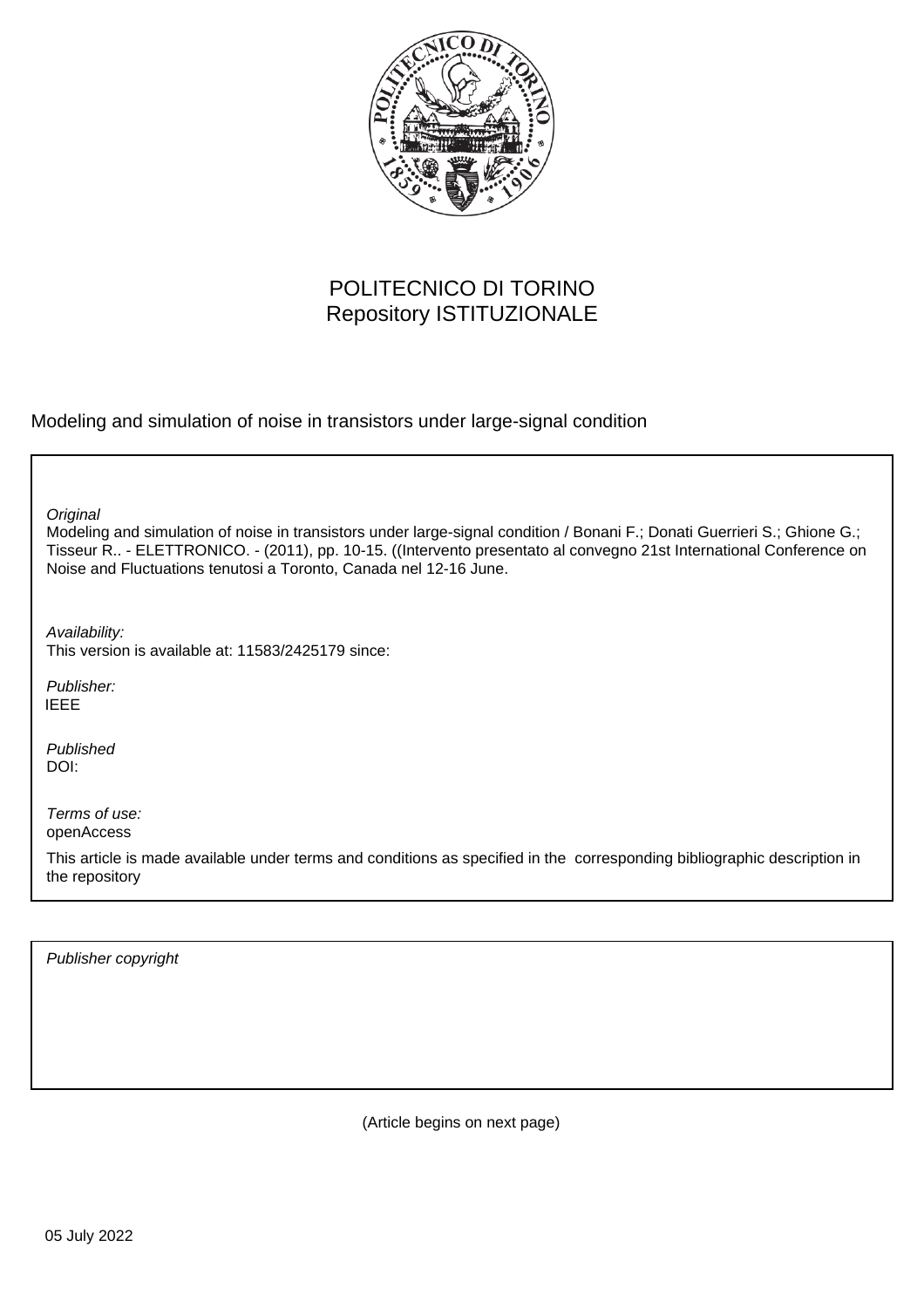# Modeling and simulation of noise in transistors under large-signal condition

Fabrizio Bonani, Simona Donati Guerrieri, Giovanni Ghione, Riccardo Tisseur Dipartimento di Elettronica Politecnico di Torino Italy

Email: fabrizio.bonani@polito.it

*Abstract***—The paper reviews the current status of noise simulation and modeling for semiconductor devices (in particular, transistors) operated in large-signal (forced) conditions. From a practical standpoint, large-signal noise modeling is relevant in the simulation and design of analog components such as mixers and frequency multipliers. The specific features of cyclostationary noise are discussed, and the various modeling techniques are presented, including simulation strategies for evaluating the large-signal steady state within the framework of a physics-based model. Particular attention is given to the issue of microscopic noise scource modulation and frequency conversion, still an open** problem in the case of  $1/f$  noise not amenable to a superposi**tion of more elementary (e.g. generation-recombination) sources. Starting from physics-based large-signal simulation techniques, the review also covers compact modeling strategies, where noise source modulation is even more involved and no general, deviceindependent strategy seems to provide correct results, but ad-hoc solutions have to be tailored on specific device classes.**

#### I. INTRODUCTION

Noise modeling and simulation is a classical topic in device analysis [1], [2], both because of the fundamental information that fluctuations can provide, e.g. concerning the quality of materials and interfaces, and of the importance of noise assessment within the framework of the circuit and system applications of the device. From the standpoint of circuit applications, an understanding of the noise mechanisms taking place in an active device, typically a transistor, is a fundamental step in devising and designing low-noise subsytems (e.g. amplifiers, mixers and oscillators), while the capability to correctly predict the fluctuation performance as a function of the device electrical operation is a prerequisite for the identification of device noise models in terms of topologies and component parameters, that are in turn indispensable for the CAD design and optimization of low noise circuits.

Therefore, great importance has been given in the literature to the development of transistor noise models. These can be divided basically into two large families: physics-based (PB) models, and compact models. PB models derive the device noise characteristics starting, in the vast majority of cases, from the numerical solution of physically sound descriptions of carrier transport and of the fluctuation causes (the socalled *microscopic noise sources*) distributed within the device volume [3], [4]. Compact models, on the other hand, are characterized by a numerically very efficient description of device electrical characteristics (including noise) obtained at the cost of (often severe) simplifications of the physical device structure and operation, and of the introduction of empirical corrections to account for specific features, e.g. connected to device downscaling: a recent review can be found in [5]. In compact models, fluctuation features correspond to the statistical characterization of the *electrical noise sources* connected to the device terminals, expressed in term of either voltage or current fluctuations and of their correlation. Such noise sources are the macroscopic, terminal-level manifestation of the microscopic noise sources inside the device: PB noise models allow to estimate the link between the two quantities, thus providing the foundation for the development of compact noise modeling.

From the application standpoint, a fundamental impact on the very statistical nature of noise is provided by the device operating conditions [3]: if fluctuations are calculated assuming that the device is working in a DC bias point, the stochastic processes representing noise are stationary random processes and the condition is referred to as *stationary noise*. On the other hand, in many cases devices are driven by large amplitude time varying signals: when this happens, noise processes are no longer stationary. A particular, but practically important, case of large-signal drive is that of time-periodic (forced) operation (we call this LS regime), wherein fluctuations are represented by *cyclostationary* processes [4], [6], [7]. The LS regime has several practical applications, ranging from power amplifiers (where, however, noise is not typically an issue) to mixers and frequency multipliers [8]. In practical terms, large-signal operation involves the phenomenon of *frequency conversion,* i.e. signal and noise spectral components are distributed around the harmonics of the LS fundamental frequency by means of the nonlinear (or linear time-varying) behavior of the device [3], [4], [7]: this effect is of paramount importance in case of the so-called stationary *low frequency noise* (e.g.  $1/f$  or flicker noise); since the spectral density of such a noise is large at low frequency (before conversion), it becomes the main noise component around the LS harmonics after frequency upconversion. Notice that LS operation is also revelant for oscillator noise analysis. This case, however, is still a matter of open research: an example of PB device noise simulation in this specific operating regime is [9]. Most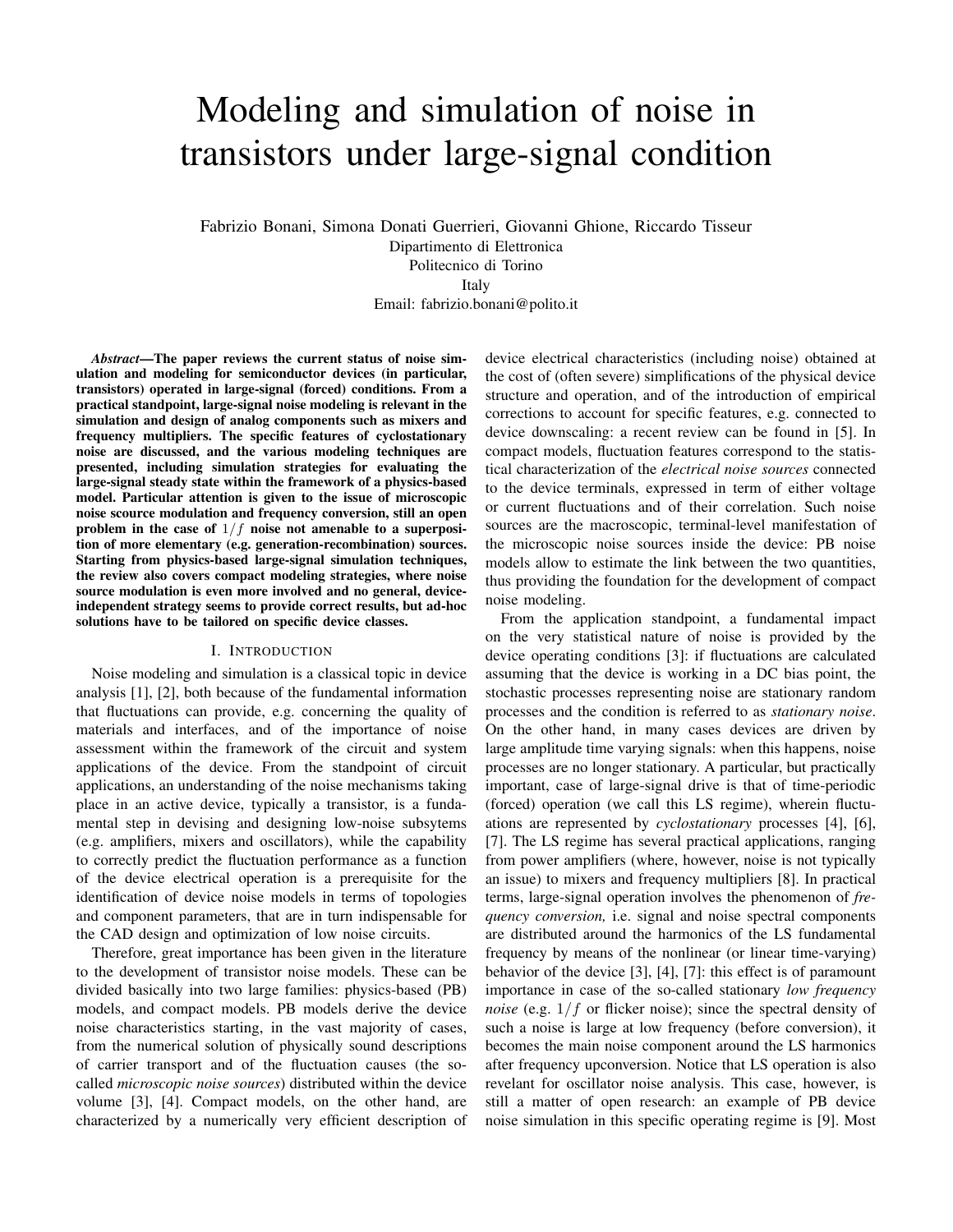of the literature, however, is focused on the development of compact noise models to be exploited in the oscillator circuit optimization.

Cyclostationarity was first recognized as a fundamental marker of noise in (time-periodic) large-signal operation in the seminal paper [10], where amplitude modulation of a stationary process by means of the time-periodic instantaneous device working point is recognized as the fundamental element leading to the loss of stationarity. Amplitude modulation is also the basis for the transformation of the microscopic noise sources exploited in PB noise modeling according to the simulation techniques developed independently in [7], [11], in [12], [13] and in [14], [15], as far as PDE-based transport models are concerned. Large-signal PB noise simulations were performed based on the direct solution of the Boltzmann transport equation (BTE) in [16], where a Monte Carlo approach is exploited. A deterministic solution of the BTE based on spherical harmonics expansion, including noise simulation capabilities both in small- and large-signal, was also discussed in [17], [18].

In the rest of the contribution, we first discuss in Section II the statistical characterization of cyclostationary noise. A system-level interpretation of amplitude modulation is presented in Section III, while Section IV provides a discussion on physics-based LS noise modeling strategies. The very important topic of compact LS noise modeling is treated in Section V, while some conclusions are finally drawn in Section VI.

## II. STATISTICAL CHARACTERIZATION OF CYCLOSTATIONARY NOISE

Let us consider a (real) cyclostationary stochastic process  $x(t)$ , characterized by an average  $m_x(t) = E \{x(t)\}\$ and a (auto-) correlation function<sup>1</sup>  $R_{x,x}(t_1, t_2) = \mathbb{E}\left\{x(t_1)x(t_2)\right\}$ periodic in time with period  $T$  [6], [19]

$$
m_x(t) = m_x(t+T) \quad \hat{R}_{x,x}(t_1, t_2) = \hat{R}_{x,x}(t_1+T, t_2+T) \tag{1}
$$

where  $E\{\cdot\}$  denotes the statistical average operator. From (1), we can derive the modified correlation function  $R_{x,x}(t, \tau) =$  $R_{x,x}(t + \tau/2, t - \tau/2)$  which is T-periodic as a function of t. Therefore

$$
R_{x,x}(t,\tau) = \sum_{n} R_{x,x}^{(n)}(\tau) e^{\mathbf{i}n\omega_0 t}
$$
 (2)

where  $i = \sqrt{-1}$  and  $\omega_0 = 2\pi/T$ .  $R_{x,x}^{(n)}(\tau)$  is called *harmonic* [20] or *cyclic correlation function* [19] of  $x(t)$ . The Fourier transform of  $R_{x,x}^{(n)}(\tau)$ , denoted as  $S_{x,x}^{(n)}(\omega)$ , is the corresponding *harmonic* [20] or *cyclic correlation spectrum* [19].

Calculating the double Fourier transform of (2) with respect to  $t$  and  $\tau$  we find

$$
G_{x,x}(\omega_1, \omega_2) = 2\pi \sum_n S_{x,x}^{(n)}(\omega_1 - n\frac{\omega_0}{2}) \delta(\omega_1 - \omega_2 - n\omega_0),
$$
\n(3)

thus proving that the correlation spectrum is zero unless  $\omega_1 - \omega_2 = n\omega_0$ , meaning that the condition for two frequency



Fig. 1: Definition of upper (lower) sideband of a fundamental frequency  $\omega_k = k\omega_0$  ( $\omega_l = l\omega_0$ ).

components to be correlated is that their distance is an integer multiple of the fundamental frequency  $\omega_0$ . In other words, we have correlation only between frequency components characterized as  $\omega_1 = \omega + k\omega_0$  and  $\omega_2 = \omega + l\omega_0$ , where  $k$  and  $l$  are integers. The neighborhood of any fundamental frequency  $\omega_i = i\omega_0$ , characterized by a local distance  $\omega$  (see Fig. 1), is called the *upper (lower) sideband* of  $\omega_i$  if  $\omega > 0$  $(\omega < 0)$ . Usually, sidebands are defined as non-overlapping intervals, i.e.  $\omega \le \omega_0/2$ . According to this description, the autocorrelation spectrum of  $x(t)$  is completely determined by a *sideband correlation matrix* (SCM) whose elements, dependent on  $\omega$  only, express the correlation spectra between the amplitude of the various sidebands:

$$
\left(\mathbf{S}_{x,x}(\omega)\right)_{k,l} = S_{x,x}^{(k-l)}\left(\omega + \frac{k+l}{2}\omega_0\right). \tag{4}
$$

The SCM of a cyclostationary process can be given a spectral interpretation as follows. The Fourier trasform of  $x(t)$  can be interpreted as an array of band-limited functions  $\tilde{x}_n(\omega)$  where  $-\omega_0/2 < \omega < \omega_0/2$  is the sideband angular frequency and *n* denotes the *n*-th sideband. Then, the SCM element  $(k, l)$ simply is:

$$
(\mathbf{S}_{x,x}(\omega))_{k,l} = \langle \tilde{x}_k(\omega)\tilde{x}_l^*(\omega) \rangle, \tag{5}
$$

where <sup>\*</sup> is the complex conjugate. Because of this interpretation, which directly extends the usual concept of stationary noise spectrum to the LS case, we shall adopt the SCM as a representation of noise in cyclostationary operation.

Notice that the previous discussion can be directly extended to the case of quasi-periodic device excitation, meaning that the driving signal is made of a combination of incommensurable input tones (i.e., tones whose frequency ratio is not rational): the corresponding noise processes become quasicyclostationary [21].

## III. SYSTEM LEVEL STATIONARY NOISE MODULATION APPROACHES

The key element in the comprehension of LS noise analysis is the amplitude modulation effect corresponding to the timevarying nature of the device working point. The issue was thoroughly examined in [6] at the circuit level (electrical noise sources), and the same approach was extended to the analysis of the microscopic noise sources in [4], [7]. To introduce the problem, we consider a stationary process  $\gamma(t)$  representing a fluctuation characterized in small signal operation by a spectrum  $S_{\gamma,\gamma}(\omega) = f^2 \left| \tilde{h}(\omega) \right|$ <sup>2</sup>, where  $f$  is a (constant, in

<sup>&</sup>lt;sup>1</sup>The extension to the cross-correlation of two processes is obvious.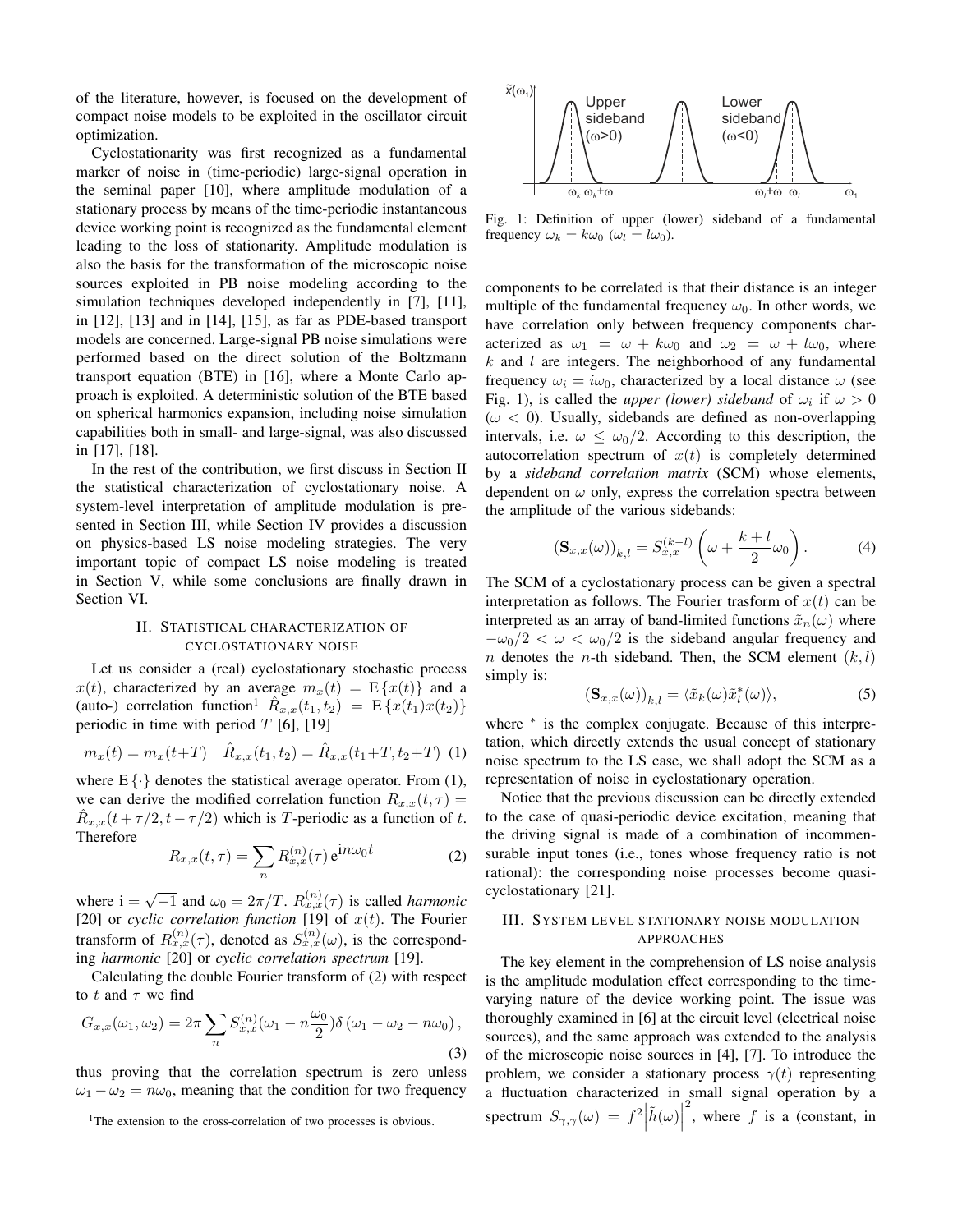

(c) Large-signal FM case

Fig. 2: System interpretation of a noise process: (a) Stationary process for small-signal noise analysis. (b) Cyclostationary MF process for LS noise analysis. (c) Cyclostationary FM process for LS noise analysis. From [4].

small-signal operation) factor containing the spectrum dependence on the DC working point and  $h(t)$  (whose Fourier transform is  $h(\omega)$ ) is the impulse response of a linear, timeinvariant system collecting the frequency-dependent part of the spectrum. Although this is somehow arbitrary, in the vast majority of practical cases the stationary noise sources can actually be factorized as assumed. The direct consequence of the factorization is the interpretation of  $\gamma(t)$  as the output of the block system represented in Fig. 2 (a), where  $\eta(t)$  is a unit, white Gaussian random process providing the stochastic nature of  $\gamma$ .

In the LS regime, the working point becomes time-varying and therefore the  $f$  factor becomes a  $T$ -periodic modulating function  $f(t)$ , thus providing the amplitude modulation by means of a time-periodic function which makes the fluctuations cyclostationary. The modulation, however, can be carried out at least in two ways [4], [6], [22], [23]:

<sup>∙</sup> the input process is first transformed into a cyclostationary process  $y_{MF}(t)$ , and then filtered by  $h(t)$  (see Fig. 2 (b)). We call this "MF modulation", and the SCM of the resulting output  $\gamma_{MF}(t)$  is given by

$$
\left(\mathbf{S}_{\gamma_{\mathrm{MF}},\gamma_{\mathrm{MF}}}(\omega)\right)_{m,n}=\tilde{h}(\omega_{m}^{+})G_{m-n}\tilde{h}^{*}(\omega_{n}^{+}),\qquad \ \ (6)
$$

where  $\omega_m^+ = \omega_m + \omega$  and  $G_k$  is the k-th Fourier component of the *T*-periodic function  $g(t) = f^2(t);$ 

<sup>∙</sup> linear filtering is performed first (see Fig. 2 (c)), yielding the stationary process  $y_{FM}(t)$  which is then modulated by  $f(t)$ . We call this "FM modulation", whose SCM is characterized by elements

$$
\left(\mathbf{S}_{\gamma_{\text{FM}},\gamma_{\text{FM}}}(\omega)\right)_{m,n} = \sum_{k} F_{m-k} F_{n-k}^* \left| \tilde{h}(\omega_k^+) \right|^2, \tag{7}
$$

where  $F_k$  is the k-th harmonic amplitude of the periodic function  $f(t)$ .

Clearly, (6) and (7) yield markedly different results. In fact, since  $h(\omega)$  is generally a low-pass function, assuming that its cutoff frequency is much lower than the working point frequency  $\omega_0$  (6) implies that the MF SCM elements are negligible unless  $m = n = 0$ , i.e. the baseband sideband. On the other hand, the FM scheme yields non zero elements even if  $m, n \neq 0$  provided that the modulating function has large enough harmonic components (i.e., the device is driven in nonlinear operation). In other words, only the FM approach provides frequency conversion effects: this explains why FM is the modulation scheme most commonly used in circuit simulators [24]–[26], although for the case of flicker noise sources the MF scheme has also been used [20], [27]. More details on this will be provided in Section V.

On the other hand, for white noise sources (i.e., if  $h(\omega) =$ 1), both modulation schemes yield the same result

$$
\begin{aligned} \left(\mathbf{S}_{\gamma_{\mathrm{MF}}, \gamma_{\mathrm{MF}}}(\omega)\right)_{m,n} &= \left(\mathbf{S}_{\gamma_{\mathrm{FM}}, \gamma_{\mathrm{FM}}}(\omega)\right)_{m,n} \\ &= G_{m-n} = \sum_{k} F_{m-k} F_{n-k}^*, \end{aligned} \tag{8}
$$

thus suggesting that white noise sources are uniquely modulated in LS operations. Notice that (8) yields the result derived in [10] with reference to the cyclostationary noise in a diode represented by a memoryless model (i.e., neglecting capacitive effects).

#### IV. PHYSICS-BASED LS NOISE MODELING

We discuss in this section the available simulation tools developed for the implementation of cyclostatinary noise analysis exploiting physics-based models.

We consider first the case of PB transport models based on partial-differential equations (PDE). Among these, the still most widely used tool is the drift-diffusion (DD) model, despite its relative simplicity in the charge transport description and, therefore, the limitations to which it is subject. Nevertheless, the comparatively low numerical intensity and the availability of reliable material parameter models still makes DD widely used [28], in particular for 3D simulations. The following discussion, therefore, is based assuming the DD model. Extension, at least formal, to more advanced PDE approaches is easy, although the difficulty is moved to the determination of the corresponding microscopic noise sources [29]–[31].

Within the limits of PDE models, the microscopic noise sources are added as stochastic forcing terms to the transport equations, and their effect in terms of terminal electrical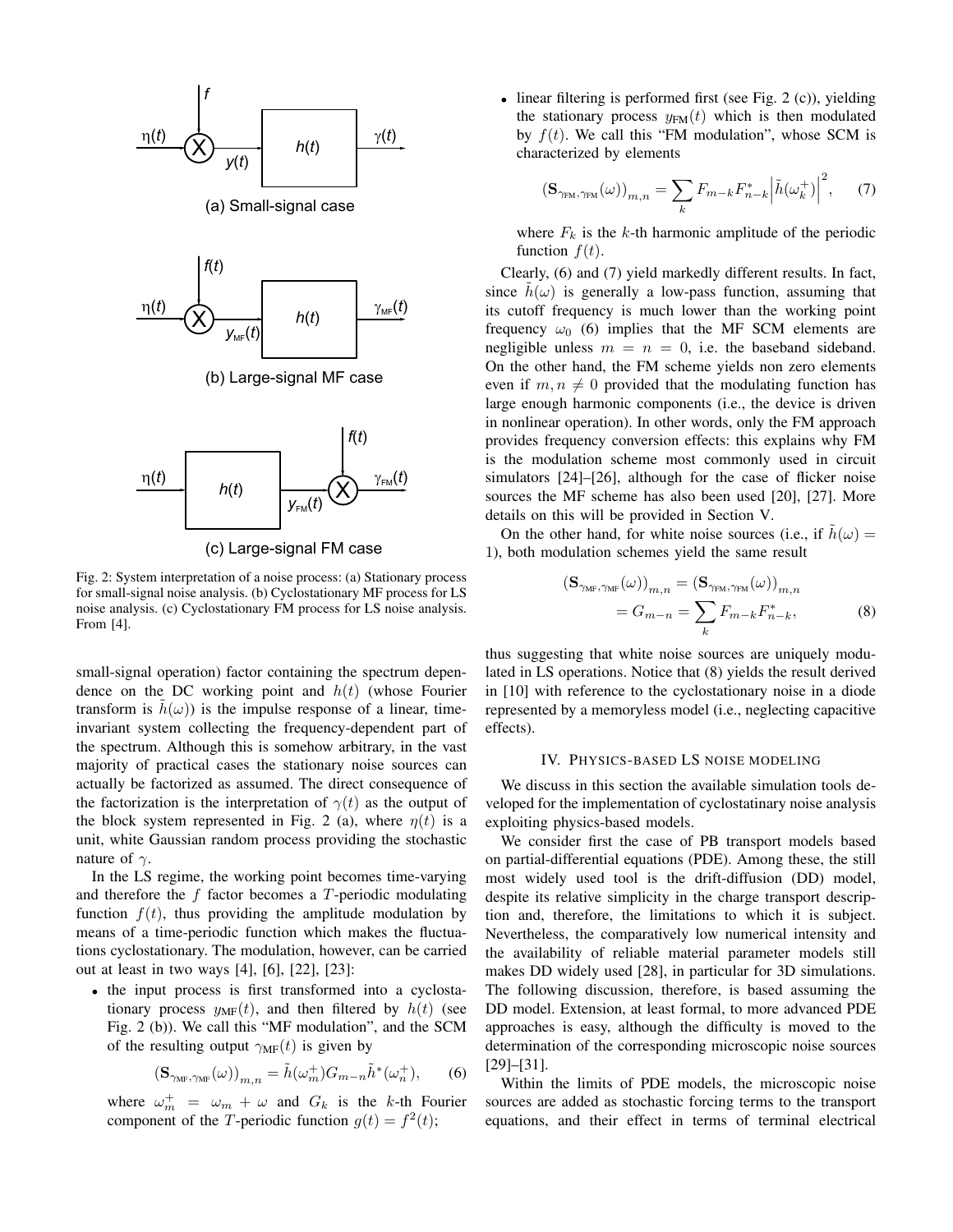fluctuations (the device electrical noise sources) is calculated assuming they represent a linear perturbation of the noiseless device working point [3], [32]. Due to the linearity assumption, the propagation from the microscopic noise sources to the output fluctuations is characterized by an impulse response (as a function of time and spatial position, besides the input equation and the output variable) which corresponds to the Green's function of the model (see [3] for details). For stationary noise, the linearized system is time-invariant and therefore can be easily represented in the frequency domain by a (frequency-dependent) Green's function. Since the microscopic noise sources are assumed known from basic physics (or more fundamental numerical simulations), the Green's functions evaluation is the heaviest step from a computational standpoint. Efficient numerical techniques for the frequency domain evaluation of the Green's functions were proposed in [34], with reference to monopolar modeling, and later extended to the bipolar (and, in general, to any PDE-based model) in [35]: such techniques are currently exploited by many simulation codes, both commercial and academic [36]– [39].

In the cyclostationary case, on the other hand, the noiseless linearized system becomes periodically time-varying [7], and therefore provides frequency conversion effects among the various sidebands. The theoretical foundation of noise analysis in LS operation is based on the following main features (see [3], [4], [7] for details):

- <sup>∙</sup> the most natural representation (in terms of generalization of the small-signal case) is in the frequency domain, i.e. exploiting the Fourier series to represent the time-periodic signals [7];
- each perturbation  $x(t)$  is represented by the collection of amplitudes of the corresponding sidebands  $X^+$ , whose size  $2N<sub>S</sub>+1$  depends in turn on the number of harmonics  $2N_L+1$  used in the Fourier representation of the noiseless working point. A simple calculation allows to prove that, for a truncated spectrum,  $N_L = 2N_S$  [4], [33];
- <sup>∙</sup> the linear time-varying system is easily represented in the frequency domain by a rank-2 tensor operator, the *conversion matrix*, linking the sideband representation of the input to the sideband representation of the output. Therefore, the Green's functions become *Conversion Green's Functions* (CGFs) [3], [7], which can again be efficiently estimated using an extension of the numerical technique originally developed for the stationary case [7].

For the sake of definiteness, let us assume to consider as the output of the physical simulation the short-circuit current noise generators associated to the  $i$ -th device terminal, represented by the corresponding sideband amplitudes  $I_{n,i}^{+}(\omega)$ . Timevarying linearity allows to express

$$
\mathbf{I}_{n,i}^{+}(\omega) = \sum_{\alpha=\varphi,n,p} \int_{\Omega} \mathbf{G}_{\alpha,i}(\mathbf{r},\omega) \cdot \mathbf{\Gamma}_{\alpha}^{+}(\mathbf{r},\omega) d\mathbf{r},\qquad(9)
$$

where  $\Gamma^{\dagger}_{\alpha}(\mathbf{r}, \omega)$  is the vector of sideband amplitudes of the microscopic noise source added to equation  $\alpha$ , and  $\mathbf{G}_{\alpha,i}(\mathbf{r}, \omega)$  is the CGF linking a unit injection in equation  $\alpha$  and point **r** to the  $i$ -th terminal current variation. The SCM of the short circuit noise generators connected to terminals  $i$  and  $j$  can therefore be derived as  $[7]$  (see  $(5)$ ):

$$
\mathbf{S}_{i_{\mathrm{n},i},i_{\mathrm{n},j}}(\omega) = \sum_{\alpha,\beta=\varphi,n,p} \int_{\Omega} \mathbf{G}_{\alpha,i}(\mathbf{r},\omega) \n\cdot \mathbf{K}_{\gamma_{\alpha},\gamma_{\beta}}(\mathbf{r},\omega) \cdot \mathbf{G}^{\dagger}_{\beta,j}(\mathbf{r},\omega) \, \mathrm{d}\mathbf{r}, \quad (10)
$$

where **K** is the SCM of the local noise source for spatially uncorrelated microscopic fluctuations.

Since the CGFs can be computed exploiting a comparatively efficient numerical approach, the bottleneck in LS noise simulations is in fact the determination of the device noiseless working point. This problem can be tackled either in the time- or frequency-domain. In the first case, standard transient simulation is in general quite inefficient because of the widely spaced time constants present in the device dynamics, which require a combination of small time steps, to accurately define the fast device dynamics, and a large simulated time, to allow the device to reach steady-state conditions. Special numerical approaches are available to directly estimate the steady-state solution in time domain [9], [40], [41], thus avoiding the computation of the transient solution: they are based on the *shooting* technique originally developed for circuit LS simulation [42]–[44]. The other approach, again based on the direct determination of the steady-state periodic solution, is the Harmonic Balance (HB) technique, which transforms the dynamic nonlinear differential equations into nonlinear algebraic equations using as unknowns the harmonic amplitudes of the required variables [3], [7], [20], [24], [25], [33], [43]. HB was applied to multi-dimensional PB device modeling first in [45]–[47], and extended to cyclostationary noise simulation in [7], [11]–[15]. The shooting technique and HB were compared in [41]: basically, HB involves larger nonlinear systems to be solved, but on the other hand shooting needs to solve a long sequence of smaller problems. From the standpoint of simulation time, no technique appears clearly superior (at least in the strictly periodic case). As a general remark, in our experience shooting is less sensitive to initial data, and therefore somehow more robust, while HB yields a faster convergence once iterations have led near enough to the solution.

#### *A. The microscopic noise source issue*

From a physical standpoint, the main open issue in PB cyclostationary noise simulation still is the identification of reliable microscopic noise sources. Besides the requirement of physical consistency of such sources, already present in the stationary case for specific devices such as the MOS-FET where conduction takes place very near to the  $Si/SiO<sub>2</sub>$ interface, LS operation calls for the transformation of the sources into cyclostationary processes. As discussed in Section III, the modulation approach leads to a unique result for stationary white noise sources only [23]. This condition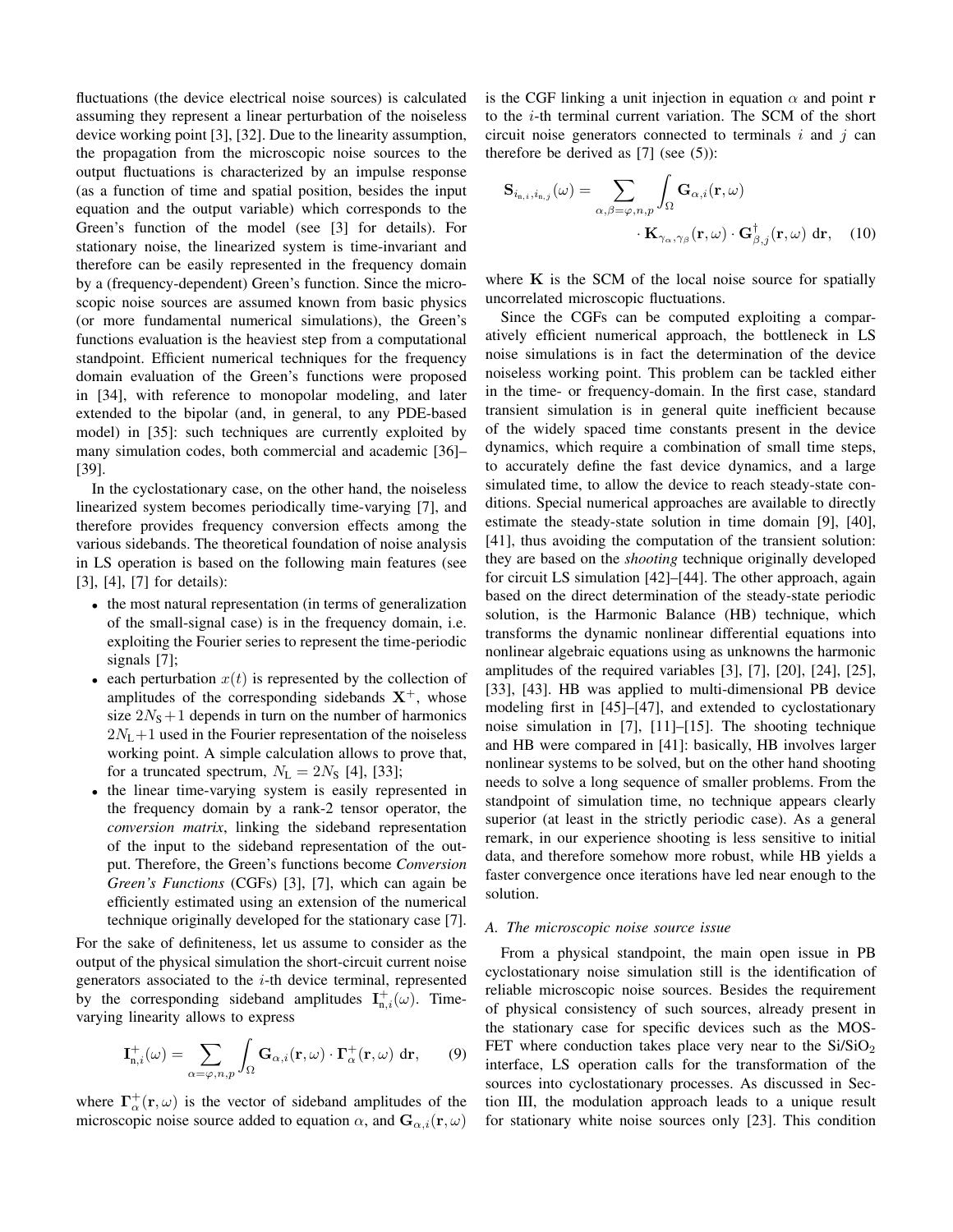is met (at least approximately) by diffusion and generationrecombination (GR) noise mechanisms [3], [48], [49] (in the latter case, however, trap-assisted GR phenomena should be added to the PB model including the rate equation for each trap level [49]). Unfortunately, the same does not always apply to the microscopic noise source for flicker noise, which still is a matter of open research: only  $1/f$  fluctuations deriving from a superposition of non-interacting GR sources can be traced back to white stationary fluctuations [52].

#### V. COMPACT LS NOISE MODELING

The development of reliable device compact models is the fundamental step in the development of optimized circuit design [8], and thus the optimization of low-noise systems heavily relies on the availability of compact device noise models. There are two approaches to cyclostationary compact modeling: physical compact models are directly derived, basically by means of an analytical implementation of the Green's function approach (10) obtained through a large enough number of approximations, or cyclostationary noise is estimated starting from stationary models exploiting their working point dependent terms: this ultimately requires to exploit one of the modulation technique previously described. The first approach is in principle to be preferred in terms of physical model consistency, though the implementation is usually confined to very simple devices and/or idealized structures: an example is the  $pn$  diode LS noise model described in [50], [51], which we are currently extending to the bipolar transistor case. Other possible system oriented approaches are those exploited for the modeling of the reduction in low-frequency noise experimentally observed in MOSFETs under switched operation [53]–[55].

In practical applications, the modulation technique is the most commonly used. The discussion in Section III shows that the modulation of a stationary compact noise model is trivial if the stationary spectrum is white, which unfortunately quite rarely happens. In fact, in most of the cases non-white stationary spectra are present (e.g., the gate noise spectrum of an FET). Furthermore, in nonlinear applications low-frequency noise plays a fundamental role in limiting the low-noise circuit performance because of the frequency upconversion effect.

The more direct approach to the identification of the correct modulation procedure is of course the comparison with experimental results, which however are quite difficult to obtain, in particular for the cyclostationary case [56]. Furthermore, physical simulations on simple structures showed that an *a priori* choice between the FM or MF approach is impossible, and that in general none of the two yields fully consistent results [23], [57], [58]. The more general conclusion that can be drawn on the basis of PB simulations and/or experimental results is that a general strategy is not easily identifiable, rather a microscopic noise source- and device-dependent strategy should be pursued, ultimatley to be validated against experiments.

For instance, in case of bipolar devices PB simulations of GR trap noise in a 2D  $pn$  junction showed that the terminal cyclostationary noise is the result of a mixed upconversion process: GR noise mainly generated in the depleted region (the device area where stronlgy nonlinear effects take place) is upconverted according to the FM scheme, while GR noise microscopically generated in a resistive part of the device (e.g., surface trap effects) is transferred to the terminal through the Green's function of a basically linear device, and therefore behave according to the MF scheme. This forms the theoretical basis for the development of the (mixed modulation) cyclostationary noise HBT models in [59], [60]. Notice also that this demonstrates the importance of PB cyclostationary noise simulations, which, being able to model an almost ideal device structure (thus avoiding the painful de-embedding of device parasitics), allows to obtain a full insight on the inner physical nature of complex noise phenomena.

#### VI. CONCLUSION

The noise simulation and modeling of semiconductor devices (in particular, transistors) in large-signal forced operation has been reviewed, starting from the fundamental topics of stationary noise modulation into cyclostationary noise and covering both the physics-based approach and the compact modeling strategy, the latter being essential in the domain of circuit design and optimization. A discussion is also provided on large-signal simulation strategies, since this is often the most computationally intensive step in LS noise physicsbased simulation. Particular attention has been devoted to the issue of the modulation of low-frequency noise sources, that still represents a difficulty in compact noise modeling since no exact and general strategy exist that allows to derive, at a circuit level, the large-signal noise from stationary noise; as a consequence, ad-hoc solutions have to be tailored on specific device classes. Such a general strategy indeed exists in physics-based modeling, at least whenever the low-frequency noise sources can be traced back to a superposition of local white fluctuations, which, however, is not always possible in the modeling of  $1/f$  noise.

#### **REFERENCES**

- [1] A. van der Ziel, *Noise,* Prentice Hall, Englewood Cliffs, 1954.
- [2] A. van der Ziel, *Noise in solid-state devices and circuits,* John Wiley & Sons, New York, 1986.
- [3] F. Bonani, G. Ghione, *Noise in semiconductor devices. Modeling and simulation,* Springer Series in Advanced Microelectronics, Springer Verlag: Heidelberg, 2001.
- [4] F. Bonani, S. Donati Guerrieri, G. Ghione, *IEEE Trans. El. Dev.*, Vol. ED-50, No. 3, pp. 633–644, March 2003.
- [5] G. Gildenblat, *Compact modeling,* Springer, New York, 2010.
- [6] A. Demir, A. Sangiovanni-Vincentelli, *Analysis and simulation of noise in nonlinear electronic circuits and systems,* Kluwer Academic Publishers, Boston, 1998.
- [7] F. Bonani, S. Donati Guerrieri, G. Ghione, M. Pirola, *IEEE Trans. El. Dev.*, Vol. ED-48, No. 5, pp. 966–977, May 2001.
- [8] K. Mayaram, D. C. Lee, S. Moinian, D. A. Rich, J. Roychowdhury, *IEEE Transactions on Circuits and Systems II: Analog and Digital Signal Processing*, vol. 47, no. 4, pp. 274–286, Apr. 2000.
- [9] S.-M. Hong, C.H. Park, H.S. Min, Y.J. Park, *IEEE Trans. El. Dev.*, vol. 53, No. 9, pp. 2195–2201, Sept. 2006.
- [10] C. Dragone, *Bell Sys. Tech. J.,* vol. 47, pp. 1883–1902, 1968.